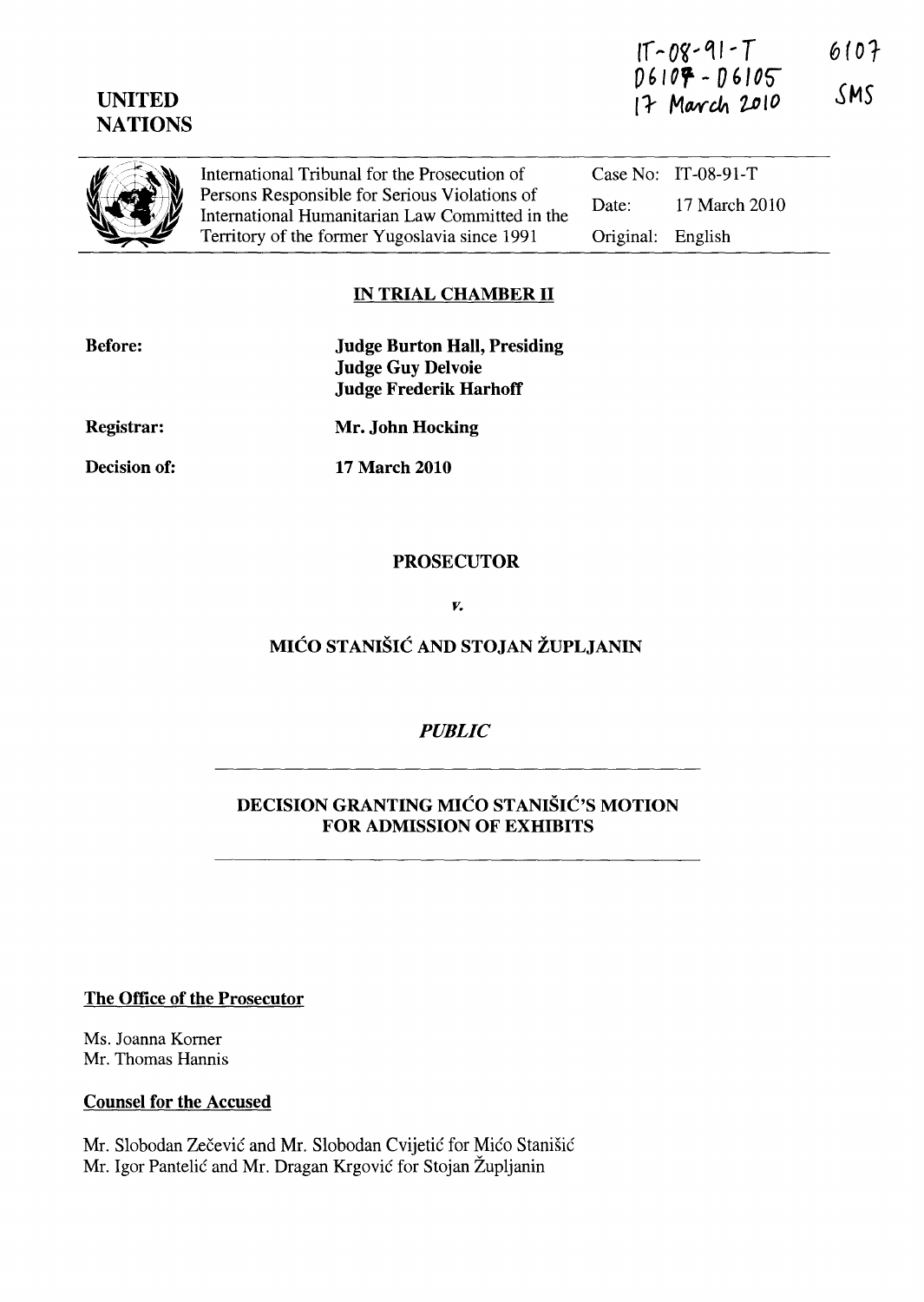**TRIAL CHAMBER II** ("Trial Chamber") of the International Tribunal for the Prosecution of Persons Responsible for Serious Violations of International Humanitarian Law Committed in the Territory of the former Yugoslavia since 1991 ("Tribunal");

**BEING SEISED** of the "Mr. Mićo Stanišić's motion for admission of exhibits regarding the 92ter testimony of witness ST-54" filed on 11 February 2010 ("Motion"), whereby the Defence of Mićo Stanišić ("Stanišić Defence") requests that nine documents with identification numbers lD03-0897, lD03-0899, ID03-0902, lD03-0912, lD03-0920, lD03-0960, lD03-0976, lD03-0978 and lD03- 1007 ("Documents") be admitted into evidence;

**NOTING** that neither the Prosecution nor the Defence of Stojan Župljanin responded to the Motion;

**NOTING** that Asim Egrlić (ST054) testified on 3 and 4 February 2010 and confirmed, in accordance with Rule 92 *ter* of the Rules of Procedure and Evidence of the Tribunal ("Rules"), that he previously testified in the Brđanin case and in the *Krajišnik* case, that he had had an opportunity to review his testimony in both cases and that if asked the same questions his answers would remain the same: $<sup>1</sup>$ </sup>

**NOTING** that after the Prosecution's examination-in-chief of Asim Egrlić, the Trial Chamber admitted into evidence the transcripts of his testimony in the Brđanin case and in the *Krajišnik* case as well as a number of documents selected by the Prosecution and exhibited in those cases ("Rule 92 *ter* package");<sup>2</sup>

**NOTING** that before Asim Egrlić's tesimony began, the Stanišić Defence requested to admit into evidence "approximately ten exhibits [...] from those two trials [which] are linked to [his] testimony", but were not offered by the Prosecution in the Rule 92 *ter* package, in order that the Trial Chamber "have the full picture", and stated that, were the Trial Chamber to admit the Documents, the Stanišić Defence would not need to cross-examine Asim Egrlić on the Documents;<sup>3</sup>

**CONSIDERING** that the Stanišić Defence's request is a request pursuant Rule 89(C), which permits a Chamber to admit any relevant evidence which it deems to have probative value;

<sup>&</sup>lt;sup>1</sup> Hearing, 3 Feb 2010, T. 6057. See also Decision on Prosecution's motions for admission of evidence of 33 witnesses ~ursuant to Rule 92 *ter,* 2 Oct 2009, para. 17

*Id.,* T. 6102.

<sup>3</sup> *Id.,* T 6054-6055.